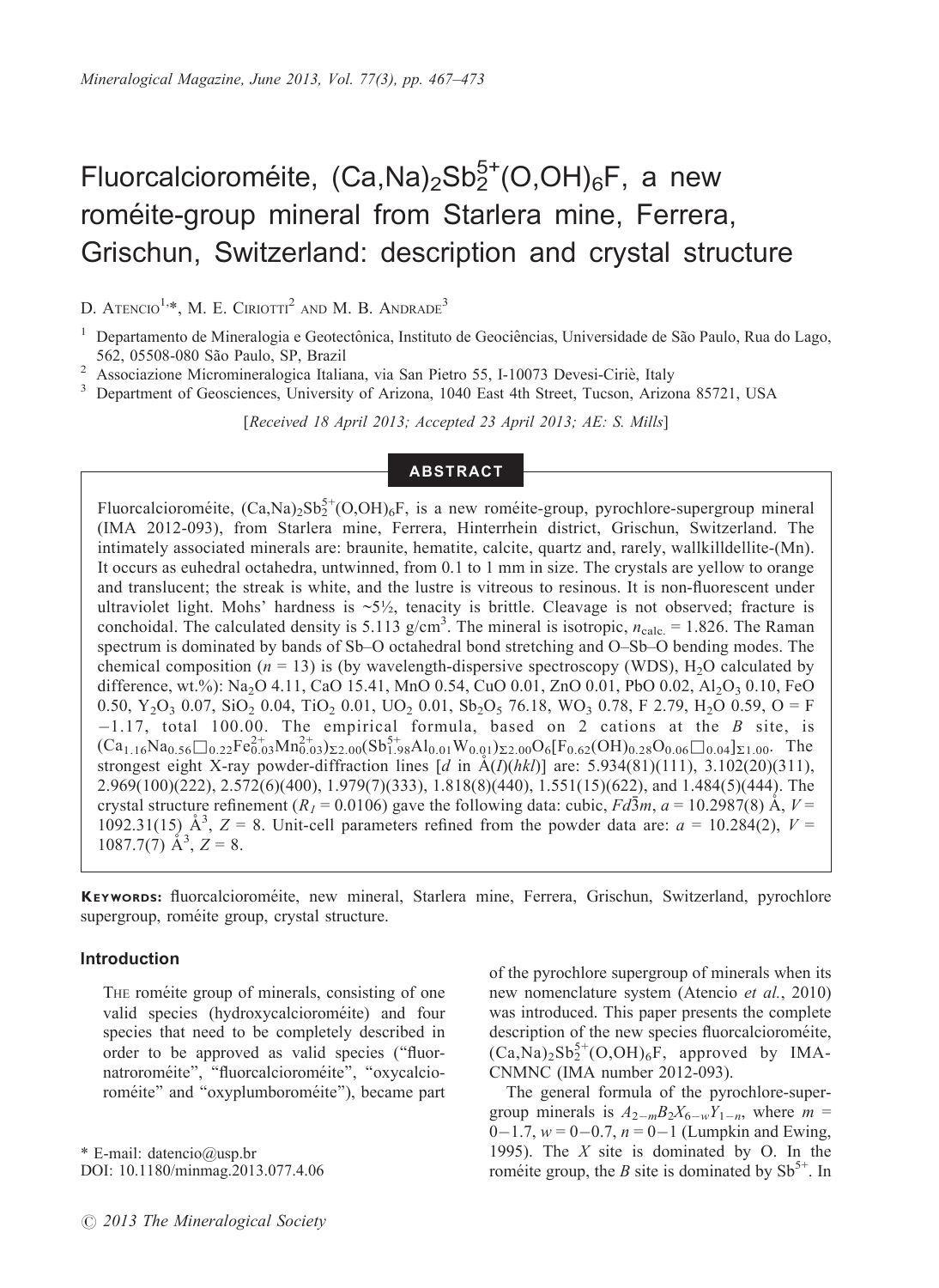fluorcalcioroméite, the  $A$  site is dominated by Ca, and the Y site is dominated by F. Chemical analyses that correspond to fluorcalcioroméite were previously recorded from Fianel, Val Sterla and Starlera mines, Ferrera, Switzerland, by Brugger et al. (1997); from Prašivá granitic pegmatites, Slovakia by Uher et al. (1998); and again from Starlera mines, Ferrera, Switzerland, by Brugger and Gieré (1999).

Type material is deposited in the collections of the Museo Regionale di Scienze Naturali, Sezione di Mineralogia, Petrografia e Geologia, via Giovanni Giolitti 36, I-10123 Torino, Italy, registration number M/15925. Cotype samples are deposited in the RRUFF project, registration number R120140, and in the Museu de Geociências, Instituto de Geociências. Universidade de São Paulo, Rua do Lago, 562, 05508-080 - São Paulo, SP, Brazil, specimen number DR745.

#### **Occurrence**

Fluorcalcioroméite occurs at Starlera mine (46º31'24'' N, 9º27'37''E), Ferrera, Hinterrhein district, Grischun, Switzerland. The Starlera Mn deposit of Val Ferrera belongs to the Middle Penninic domain of the Swiss Alps (Brugger et al., 1997, 2002). The most exhaustive description of the geology of the Val Ferrera Fe-Mn deposits was made by Brugger and Gieré (2000). According to them, the Starlera mine (Suretta nappe) is the only deposit of the province that was exploited for Mn. This deposit is characterized by a complicated palaeogeographic and structural position. The ore is hosted in dolomitic marbles, but may be in direct contact with the augen gneiss of the underlying basement. In the vicinity of Starlera, the basal quartzite exhibits large variations in thickness, from >20 m at Bergwiesen to zero at Starlera. These variations in thickness might represent a Triassic palaeogeography (trough) that favoured ore deposition at Starlera. The present thickness of the ore, up to 12 m, also reflects doubling of the sequence by folding. Breccias with a matrix rich in magnesioriebeckite asbestos are abundant and characteristic of the Starlera deposit. According to Brugger et al. (1997), the Stalera Mn deposit is most likely of synsedimentary exhalative origin.

The intimately associated minerals are: braunite, hematite, calcite, quartz and, rarely, wallkilldellite-(Mn). Hematite, calcite and quartz were confirmed by Raman spectroscopy.

## Habit and physical properties

Fluorcalcioroméite occurs as octahedra from 0.1 to 1 mm across (Fig. 1). No twinning is observed. The crystals are yellow to orange, with a white streak. The lustre is vitreous to resinous. The mineral is translucent. It is non-fluorescent under ultraviolet light. Mohs' hardness was not measured, but it is probably  $\sim 5\frac{1}{2}$  by analogy with hydroxycalcioroméite (Hussak and Prior, 1895). The tenacity is brittle. Cleavage and parting were not observed; fracture is conchoidal. Density could not be measured because of lack of sufficient pure material. The calculated density is 5.113  $g/cm<sup>3</sup>$  based on the empirical formula and unit-cell parameters obtained from the singlecrystal XRD data.

The mineral is isotropic. The refractive index calculated from the Gladstone-Dale relationship based on the empirical formula is  $n_{\text{calc.}} = 1.826$ (higher than that of available immersion liquids).

### Composition of fluorcalcioroméite

The composition of fluorcalcioroméite was determined using a Cameca SX100 electron microprobe (WDS mode, 25 kV, 20 nA, and electron beam diameter  $\leq 1$  um). Back-scattered electron images showed no significant dishomogeneity in the studied crystals (Fig. 2). H2O was calculated by difference. Analytical data from 13 points are given in Table 1. The empirical formula, based on 2 cations at the  $B$  site



FIG. 1. Fluorcalcioroméite with hematite, calcite and quartz from Starlera mine, Ferrera, Hinterrhein district, Grischun, Switzerland.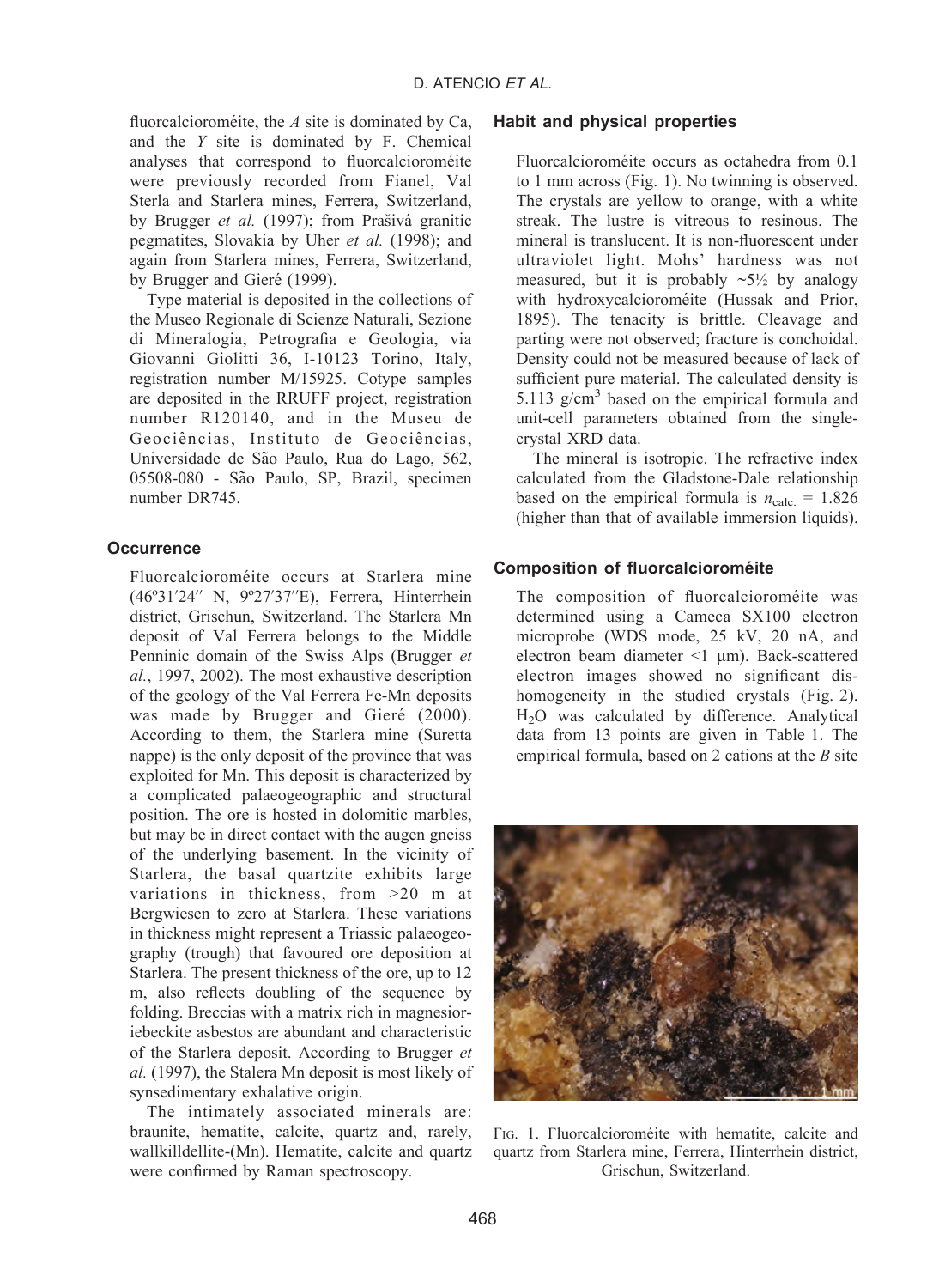

FIG. 2. BSE image of fluorcalcioroméite from Starlera mine, Ferrera, Hinterrhein district, Grischun, Switzerland.

is  $(Ca_{1.16}Na_{0.56}\Box_{0.22}Fe_{0.03}^{2+}Mn_{0.03}^{2+})_{\Sigma_{2.00}}$  $(Sb_{1.98}^{5+}Al_{0.01}W_{0.01})_{\Sigma2.00}O_6[F_{0.62}(OH)_{0.28}$  $O_{0.06}$  $\Box$ <sub>0.04</sub>]<sub> $\Sigma$ 1.00</sub>. The simplified formula is  $(Ca, Na)_2Sb_2^{5+}O_6(F, OH)$ . The charge-balanced, endmember variant of this formula is  $(Ca_{1.50}\Box_{0.50})Sb_2^{5+}O_6F.$ 

### Raman data

The Raman spectra of fluorcalcioroméite (Fig. 3) were collected on a randomly oriented crystal

from 15 scans of 30 s each, and 100% power per scan using a Thermo Almega microRaman system, with a solid-state laser (532 nm) and a thermoelectrically cooled CCD detector. The laser is partially polarized and spectra were collected with a 4 cm<sup>-1</sup> resolution and a spot size of  $\sim$ 1 µm. A tentative assignment of observed Raman modes for fluorcalcioroméite based on previous studies on pyrochlore supergroup minerals (Bahfenne and Frost, 2010; Frost and Bahfenne, 2010) is as follows. Peaks  $\text{(cm}^{-1}\text{)}$  were observed at 827, 790 (weak, broad) overtones, 518 (relatively strong, sharp) Sb-O stretching, 468 (weak, shoulder) Sb-O stretching, and 302 (weak, sharp) O-Sb-O bending. Also, in the region of the stretching vibrations of OH groups, there are two well resolved bands centred at  $3630 \text{ cm}^{-1}$  and  $3686$  cm<sup>-1</sup>.

#### Crystal structure determination

A yellow to orange crystal of dimensions 0.09 mm  $\times$  0.08 mm  $\times$  0.08 mm was selected for single-crystal XRD study on a Bruker X8 APEX2 CCD diffractometer with graphite-monochromated Mo $K\alpha$  ( $\lambda = 0.71073$  Å) radiation. Data were collected up to  $65^\circ$  in  $2\theta$  and gave the following results: cubic, space group  $Fd\bar{3}m$ ,  $a =$ 10.2987(8) Å,  $V = 1092.3(2)$  Å<sup>3</sup>, and  $Z = 8$ . Final

| Constituent       | $Wt.\%$ | Range         | Standard deviation | Probe standard          |
|-------------------|---------|---------------|--------------------|-------------------------|
| Na <sub>2</sub> O | 4.11    | $3.75 - 4.44$ | 0.23               | Albite                  |
| CaO               | 15.41   | 15.14-16.05   | 0.26               | Wollastonite            |
| MnO               | 0.54    | $0.43 - 0.67$ | 0.08               | Rhodonite               |
| CuO               | 0.01    | $0.00 - 0.03$ | 0.01               | Chalcopyrite            |
| ZnO               | 0.01    | $0.00 - 0.03$ | 0.01               | Gahnite                 |
| PbO               | 0.02    | $0.00 - 0.10$ | 0.03               | Wulfenite               |
| $Al_2O_3$         | 0.10    | $0.03 - 0.26$ | 0.05               | BAS498-s (basalt glass) |
| FeO               | 0.50    | $0.41 - 1.11$ | 0.21               | BAS498-s (basalt glass) |
| $Y_2O_3$          | 0.07    | $0.01 - 0.15$ | 0.05               | YAG garnet              |
| SiO <sub>2</sub>  | 0.04    | $0.02 - 0.12$ | 0.03               | Wollastonite            |
| TiO <sub>2</sub>  | 0.01    | $0.00 - 0.03$ | 0.01               | Rutile                  |
| UO <sub>2</sub>   | 0.01    | $0.00 - 0.03$ | 0.01               | UO <sub>2</sub>         |
| $Sb_2O_5$         | 76.18   | 73.39–77.18   | 0.93               | Stibnite                |
| WO <sub>3</sub>   | 0.78    | $0.61 - 1.80$ | 0.32               | Scheelite               |
| F                 | 2.79    | $2.40 - 3.07$ | 0.23               | MgF <sub>2</sub>        |
| H <sub>2</sub> O  | 0.59    |               |                    |                         |
| $O=F$             | $-1.17$ |               |                    |                         |
| Total             | 100.00  |               |                    |                         |

TABLE 1. Chemical analyses of fluorcalcioroméite ( $n = 13$ ).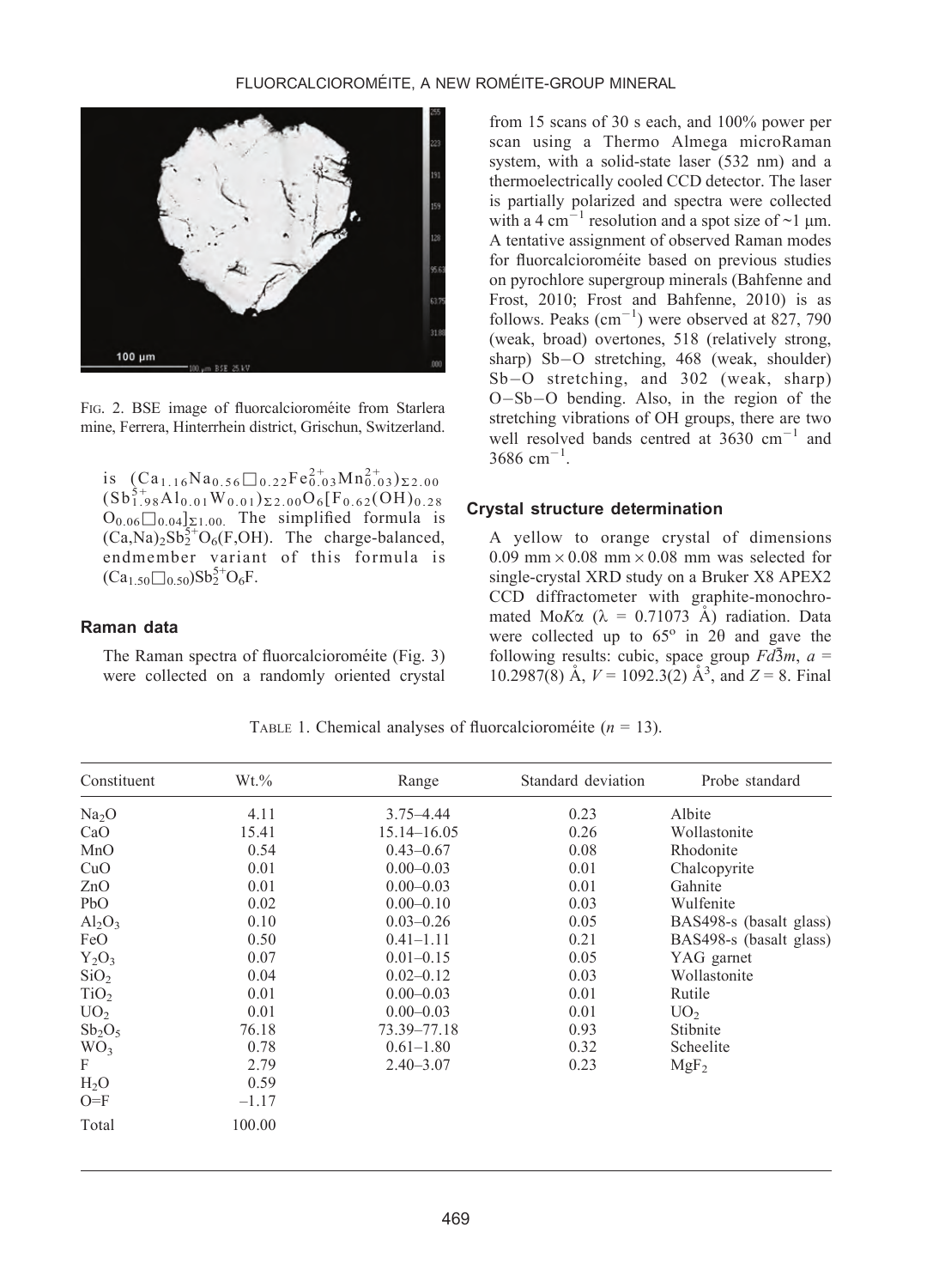

FIG. 3. Raman spectrum of fluorcalcioroméite.

unit-cell parameters were based on 505 reflections with index ranges  $-12 \leq h \leq 11, -13 \leq k \leq$  $12, -3 \le l \le 15$ . The structure was solved with the program SHELXS-97 (Sheldrick, 2008) and the final model was refined on  $F^2$  by full-matrix least-squares procedures with SHELXL-97 (Sheldrick, 2008), using anisotropic thermal displacement parameters for all atoms. The  $\theta$ range for data collection was 3.4 to 32.6º. A total of 774 reflections were collected. The X-ray absorption correction of the intensity data was calculated using the program SADABS from Bruker.

The general formula of pyrochlore supergroup minerals is  $A_{2-m}B_2X_{6-w}Y_{1-n}$  (*m* = 0 to 2), *w* = 0 to 0.7,  $n = 0$  to 1) (Atencio *et al.*, 2010). The standard pyrochlore structures have all atoms occupying special positions ( $A = 16d$ ,  $B = 16c$ , X = 48f and  $Y = 8b$ ) in  $Fd\overline{3}m$  (Subramanian et al., 1983). The A cation site (16d) is eight coordinated and B cation site (16 $c$ ) is six coordinated. The X  $(48f)$  and  $Y(8b)$  are 4-coordinated anion sites. The

| Temperature $(K)$                  | 293(2)                                                                                   |
|------------------------------------|------------------------------------------------------------------------------------------|
| Crystal colour                     | orange                                                                                   |
| Crystal size (mm)                  | $0.09 \times 0.08 \times 0.08$                                                           |
| Crystal system                     | Cubic                                                                                    |
| Space group                        | $Fd\bar{3}m$ (#227, origin at $16c, -3m$ )                                               |
| Unit-cell dimension a              | $10.2987(8)$ A                                                                           |
| Unit-cell volume $V$               | 1092.31(15) $\AA^3$                                                                      |
| 8<br>Z                             |                                                                                          |
| Density (calculated)               | 5.135 $g/cm^{3}$                                                                         |
| Absorption coefficient             | 11.20                                                                                    |
| F(000)                             | 1526                                                                                     |
| Reflections collected/unique       | 774/123                                                                                  |
| Parameters                         | 14 $(R_{\text{int}} = 0.015)$                                                            |
| Goodness-of-fit on $F^2$           | 1.186                                                                                    |
| Final R indices $[I > 2\sigma(I)]$ | $R_1 = 0.0106$ , w $R_2 = 0.0318$                                                        |
| Largest diff. peak                 | $0.57$ e.Å <sup>-3</sup> at (0.3750, 0.3750, 0.1059), 0.34 Å from O (48f)                |
| Largest diff. hole                 | $-0.38$ e.Å <sup><math>-3</math></sup> at (0.2543, 0.4957, -0.0043), 1.93 Å from O (48f) |

TABLE 2. Crystal data and details of structure refinement.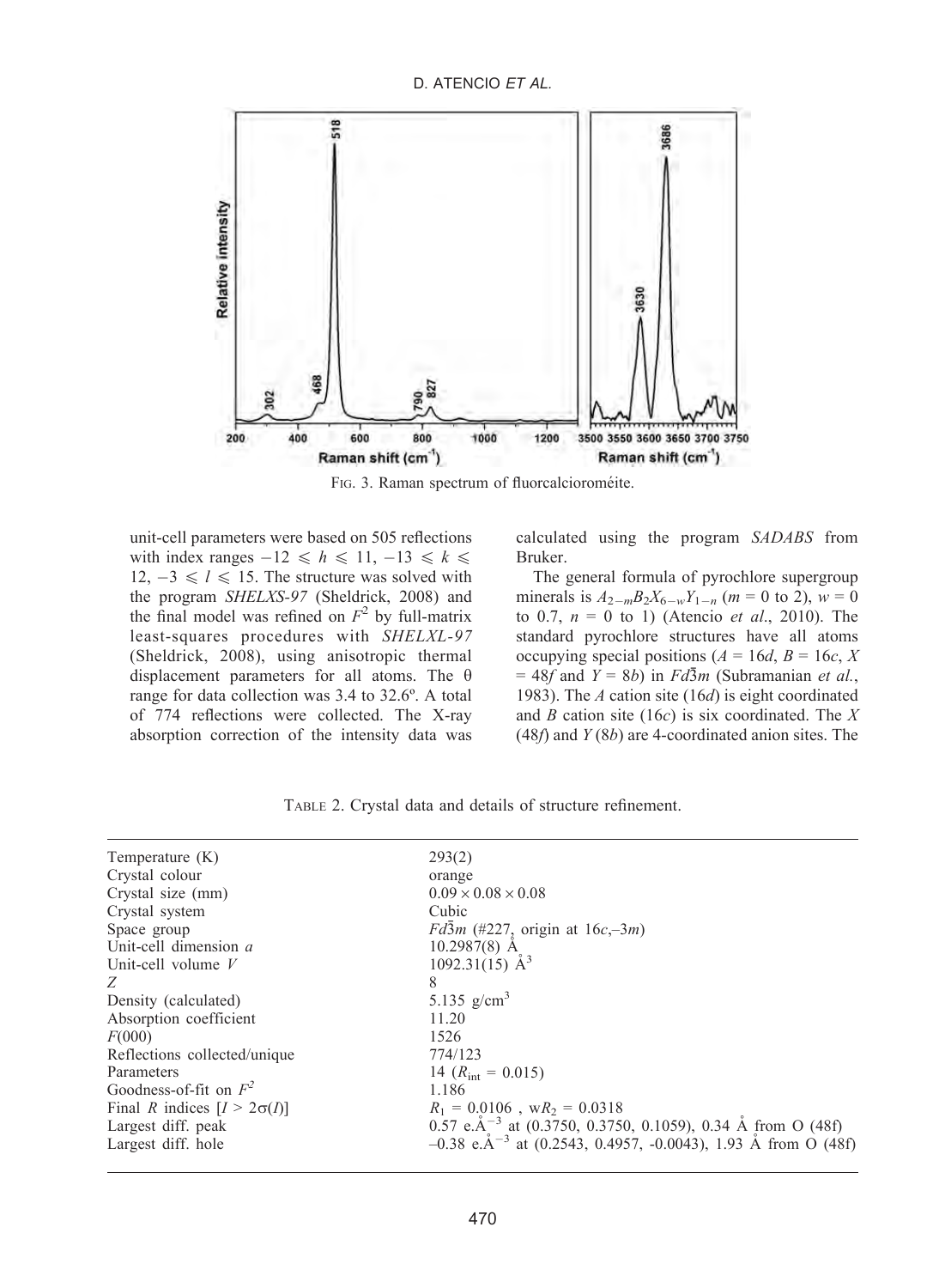

F1G. 4. Crystal structure of fluorcalcioroméite. Purple: Sb—O octahedra; green: (Ca,Na,Mn) atoms; blue: O1, and red: F1. SbO<sub>6</sub> octahedra share corners to form a three-dimensional framework, with (Ca,Na,Mn) atoms eight-coordinated occupying the cavities in the framework.

B site is used as the origin. The initial structure refinement model was constrained by the results from the microprobe analysis. For simplicity, the B site was set to full occupancy  $(Sb = 2 a.p.f.u.).$ The amount of Fe was treated as Mn at the  $A$  site due to their similar X-ray scattering power. Trace elements such as Al and W were ignored, due to their negligible effects on the final results. During the refinement, the site occupancies of the major cations at the A site, Ca and Na, were allowed to vary. The final model was refined with anisotropic displacement parameters for all atoms and converged to  $R_1 = 0.011$ ,  $wR_2 = 0.032$ . The O and OH contents of the  $X(48f)$  position and  $Y(8b)$ 

were calculated from charge-balance requirements.

The positional parameter  $x$  of the 48 $f$  site position is 0.3233(2), which is close to the value of 0.3125 in the ideal pyrochlore structure (Subramanian et al., 1983). This result shows that the oxygen environment around  $B$  cations has an approximate octahedral array and A cations are located within distorted cubes.

The refined charge-balanced formula is  $(Ca_{1.22}$  N  $a_{0.54}$  M  $n_{0.06}$   $)$   $\Sigma$  1.82 S b  $^{5+}_{2.00}$  O  $_6$  $[F<sub>0.62</sub>(OH)<sub>0.28</sub>O<sub>0.10</sub>]<sub>\Sigma1.00</sub>$ . The crystal-structure data and characteristics of the XRD study are given in Table 2. The structure is shown in Fig. 4. Atom

TABLE 3. Atomic coordinates and displacement parameters  $(\AA^2)$  for fluorcalcioroméite.

|                | x/a           | v/b           | z/c           | $U_{\rm ea}$ | $U_{11}$  | $U_{22}$  | $U_{33}$  | $U_{12}$     | $U_{13}$                                  | $U_{23}$     |
|----------------|---------------|---------------|---------------|--------------|-----------|-----------|-----------|--------------|-------------------------------------------|--------------|
| Ca1            | $\frac{1}{2}$ | $\frac{1}{2}$ | $\frac{1}{2}$ | 0.0114(3)    | 0.0114(3) | 0.0114(3) | 0.0114(3) | $-0.0017(3)$ | $-0.0017(3)$                              | $-0.0017(3)$ |
| Na1            | $\frac{1}{2}$ | $\frac{1}{2}$ | $\frac{1}{2}$ | 0.0114(3)    | 0.0114(3) | 0.0114(3) | 0.0114(3) | $-0.0017(3)$ | $-0.0017(3)$                              | $-0.0017(3)$ |
| Mn1            | $\frac{1}{2}$ | $\frac{1}{2}$ | $\frac{1}{2}$ | 0.0114(3)    | 0.0114(3) | 0.0114(3) | 0.0114(3) | $-0.0017(3)$ | $-0.0017(3)$                              | $-0.0017(3)$ |
| Sb1            | $\theta$      | 0             | $\mathbf{0}$  | 0.0030(1)    | 0.0030(1) | 0.0030(1) | 0.0030(1) |              | $-0.00026(5)$ $-0.00026(5)$ $-0.00026(5)$ |              |
| O <sub>1</sub> | $\frac{1}{8}$ | 0.3233(2)     | $\frac{1}{8}$ | 0.0066(4)    | 0.0071(6) | 0.0056(9) | 0.0071(6) | $\Omega$     | 0.0059(8)                                 | 0            |
| F1             | $\frac{5}{8}$ | $\frac{5}{8}$ | $\frac{5}{8}$ | 0.0097(9)    | 0.0097(9) | 0.0097(9) | 0.0097(9) | $\left($     | 0                                         | $\Omega$     |
| OH             | $\frac{5}{8}$ | $\frac{5}{8}$ | $\frac{5}{8}$ | 0.0097(9)    | 0.0097(9) | 0.0097(9) | 0.0097(9) | $\theta$     | 0                                         | $\Omega$     |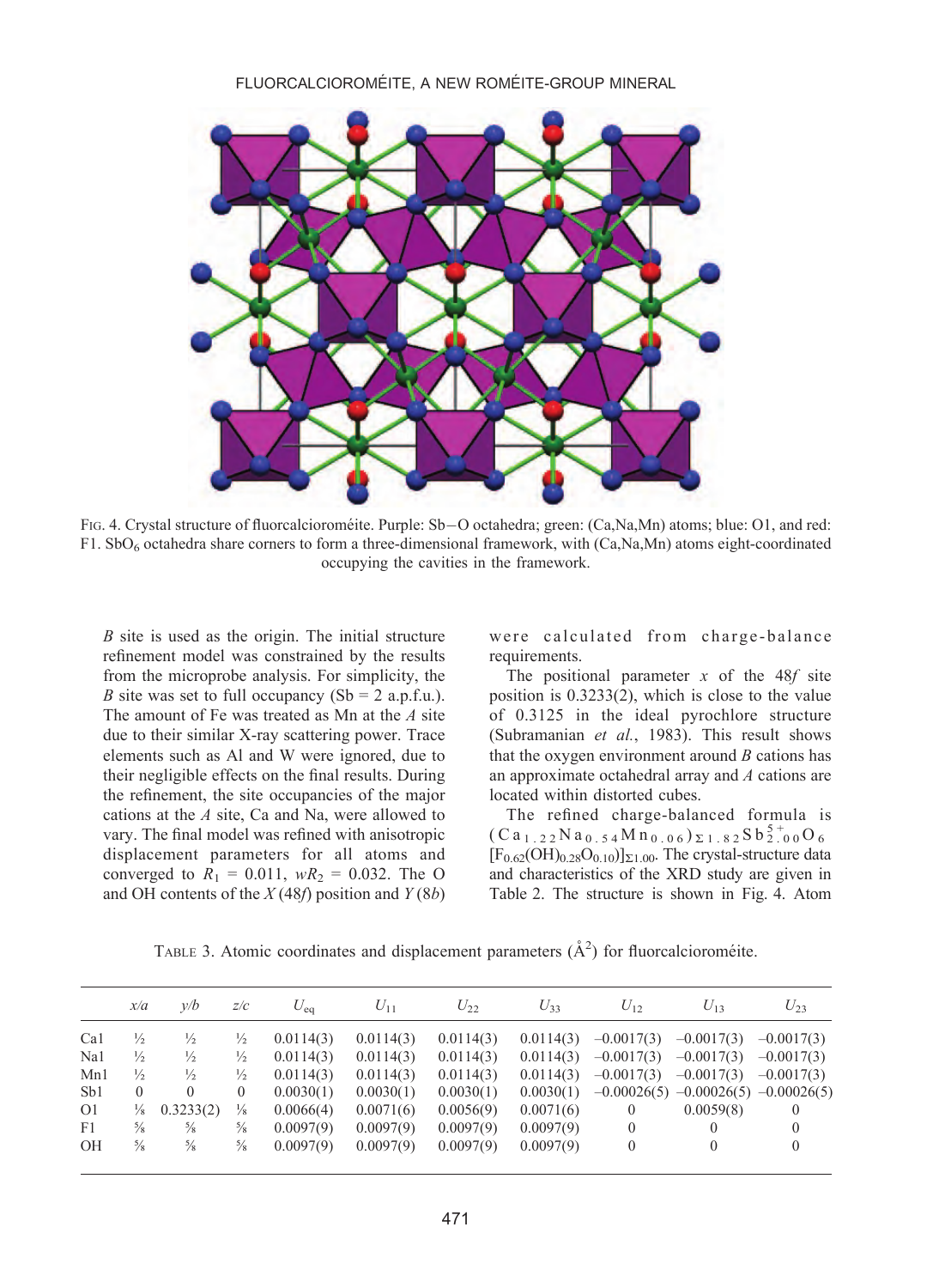## D. ATENCIO ET AL.

| Bond              | Bond length | $BV$ (v.u.)           | Σ     | Valence from EMPA |
|-------------------|-------------|-----------------------|-------|-------------------|
| $A(16d) - X(48f)$ | 2.5742(15)  | $0.155 \; (\times 6)$ | 0.930 |                   |
| $A(16d) - Y(8b)$  | 2.2297(2)   | $0.282 \; (\times 2)$ | 0.564 |                   |
| Σ                 |             |                       | 1.494 | 1.450             |
| $B(16c) - X(48f)$ | 1.9708(8)   | $0.856 \; (\times 6)$ | 5.136 |                   |
| Σ                 |             |                       | 5.136 | 4.960             |
| $X(48f) - A(16d)$ | 2.5742(15)  | $0.155 \; (\times 2)$ | 0.310 |                   |
| $X(48f) - B(16c)$ | 1.9708(8)   | $0.856$ ( $\times$ 2) | 1.712 |                   |
| Σ                 |             |                       | 2.022 |                   |
| $Y(8b) - A(16d)$  | 2.2297(2)   | $0.282 \; (\times 4)$ | 1.128 |                   |
| Σ                 |             |                       | 1.128 |                   |

TABLE 4. Selected bond lengths and bond valences for fluorcalcioroméite.

coordinates are given in Table 3 and selected bond lengths and bond valences in Table 4. The empirical bond-valences of the simplified refined model were calculated using only the parameters published by Brown and Altermatt (1985). However, the results for the  $B$  site were excessively high, 5.550 (v.u.). This problem was solved using the bond valence parameters obtained by Mills et al. (2009) for Sb cations and the final results are similar to the valences calculated from microprobe analysis. A CIF file with structure data of fluorcalcioroméite can be downloaded from the

TABLE 5. X-ray powder-diffraction pattern for fluorcalcioroméite.

| $d_{\text{obs.}}(\check{A})$ | $I_{\rm obs}$  | $d_{\text{calc.}}(\dot{A})$ | $I_{\text{calc}}$ | hkl |
|------------------------------|----------------|-----------------------------|-------------------|-----|
| 5.934                        | 81             | 5.946                       | 100               | 111 |
|                              |                | 3.641                       | 6                 | 220 |
| 3.102                        | 20             | 3.105                       | 29                | 311 |
| 2.969                        | 100            | 2.973                       | 77                | 222 |
| 2.572                        | 6              | 2.575                       | $\overline{2}$    | 400 |
| 2.100                        | 4              | 2.102                       | 11                | 422 |
| 1.979                        | 7              | 1.982                       | 15                | 333 |
| 1.818                        | 8              | 1.821                       | 54                | 440 |
| 1.739                        | 4              | 1.741                       | 12                | 531 |
| 1.571                        | 4              | 1.571                       | 6                 | 533 |
| 1.551                        | 15             | 1.553                       | 29                | 622 |
| 1.484                        | 5              | 1.487                       | 5                 | 444 |
| 1.439                        | $\overline{4}$ | 1.442                       | $\mathfrak{D}$    | 711 |
| 1.439                        | 4              | 1.442                       | 11                | 551 |
|                              |                | 1.341                       | 10                | 731 |
|                              |                | 1.287                       | 6                 | 800 |
|                              |                | 1.214                       | 3                 | 822 |
|                              |                |                             |                   |     |

Inorganic Crystal Structure Database at FIZ Karlsruhe, Germany (CSD number 425866).

Powder XRD data were obtained using a Siemens D5000 diffractometer using CuKa radiation and 40 kV and 40 mA (Table 5). Unitcell parameters refined from the powder data (CellCalc program, Miura, 2003) in the same space group  $Fd\bar{3}m$  obtained by single-crystal XRD as follows:  $a = 10.284(2)$ ,  $V =$ 1087.7(7)  $\mathring{A}^3$ , and  $Z = 8$ . The calculated X-ray powder diffraction pattern was obtained from the determined structure model using the XPOW program by Downs et al. (1993).

#### **Acknowledgements**

The authors acknowledge the Brazilian agencies FAPESP (processes 2008/04984-7, 2011/22407- 0), CNPq, and Finep for financial support, all members of the IMA Commission on New Minerals, Nomenclature and Classification, Peter Williams (Principal Editor), Stuart Mills (Editorial Board Member), and the reviewers Joël Brugger, Peter Leverett (Structures Editor) and Cristian Biagioni for their helpful suggestions and comments.

# References

- Atencio, D., Andrade, M.B., Christy, A.G., Gieré, R. and Kartashov, P.M. (2010) The pyrochlore supergroup of minerals nomenclature. The Canadian Mineralogist, 48, 673-698.
- Bahfenne, S. and Frost, R.L. (2010) Raman spectroscopic study of the antimonate mineral roméite. Spectrochimica Acta, A75, 637-639.

Brown, I.D. and Altermatt, D. (1985) Bond-valence